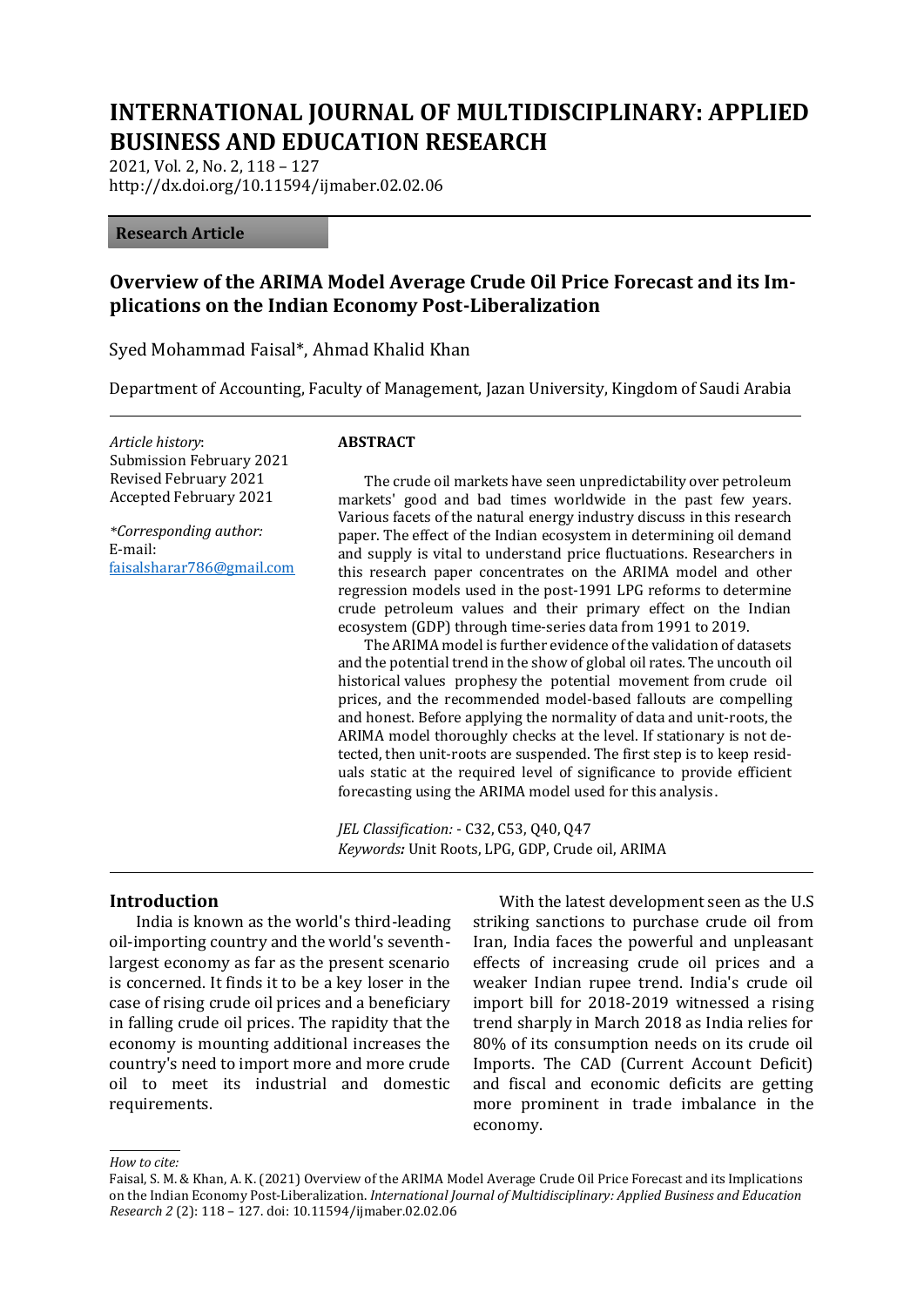The Oil Ministry in India has recently pointed out that India is more relaxed and comfortable if crude oil prices continue near to \$50 per barrel, although \$70 is way too much and would squeeze India's economy in a big way in the future if Saudi's drive crude oil prices tend to move further to \$80 per barrel. To counterbalance and offset higher crude oil prices, the government either has to cut excise duty to impact state finances or reconsider fuel price to control the inflation rate, thus decreasing oil refiners' dent margins. The Indian Oil Ministry has been promoting to bring fuel price under the GST (Goods and Service Tax) domain that would decrease oil prices and make available immediate relief to the vast majority of people, therefore, reducing sharpened Inflation as currently, taxes build up 50% of the crude oil price collection.

The decline in crude oil rates has served the Indian government to elevate excise duty by INR 12 on petrol per liter and INR 13.77 on diesel per liter since April 2014 and help reduce (CAD) Current Account Deficit, raising GDP expectations to new heights. In its analysis, Morgan Stanley has mentioned that India's fiscal deficit is possible and expected to rise to 3.5% of India's GDP in the fiscal year 2018-2019 due to trade imbalance in the economy further. As per Nomura, a financial giant has mentioned that every \$10 increase in oil prices affects India's CAD by 0.4% of India's GDP. In a few previous studies, the general election in India, 2019, Nomura forecast decreased India's GDP growth to 6.9% from 7.8%. Deutsche Bank also lowered its GDP forecast for India instead of extending CAD to 7.3% from 7.5%. Going to elections, India struggles with the unconstructive and, to an extent, the negative impact of the country's highest fuel prices in current years. India is stumbling under the most challenging assessment to fight against shocks of economic growth and Inflation under ever-rising crude oil prices.

### *Impact on Current Account Deficit (CAD)*

As we know, the current account deficit of an economy gets broadened when the total worth of imported goods exceeds the total worth of exported goods, indicating how much India owes foreign currency to the world. With

India's ever-increasing need for crude oil to meet its spending needs that have developed from 77.3% approximately in 2014 to 87.3% in 2019, the current account deficit is also expanding faster, thus inflating its import bill.

Therefore, widening CAD also puts pressure on the Indian rupee's value and weakens it against an essential bunch of currencies. As per SBI, reports suggest that Indian's CAD could further cross 2.5% of GDP for FY 2019- 20, providing oil price continues at \$80 per barrel. At present, CAD estimates at 0.5% for 2019- 20.

### *Impact on Fiscal deficit*

Thus, rising and mounting crude oil prices unfavorably and adversely affect India's fiscal deficit, which is the significant difference between the government's total profits and total expenses. As per our analysis during our research in this paper, India imports moves around 80% of its annual crude oil constraint that is approximately 1.5 billion barrels a year from the global markets. The rising trend in crude oil prices increases the government's entire outflow, therefore impacting and affecting its financial or fiscal deficit negatively. Fiscal shortfall gives impending into the amount of money the government has to have a loan to meet its outflows.

### *Impact on Valuation of Indian Currency*

Faisal, S M (2016), the Rising trend in crude oil prices also adversely and negatively affect the rupee as more money flows out of the system to buy more dollars to make crude oil payments. Therefore sometimes, it is evident that RBI moves in to curtail rupee fall. The depreciating rupee has a waning and weakening effect on the countries overall economy. The rupee is at its lifetime low, as mentioned too in our past research paper *Valuation of Currency and Its Impact on Investment: A Study in the Context of Many Confounding Factors* published in the International Journal of Management and Commerce Innovations ISSN 2348-7585.

Khan, S M (2019), in their another paper on the depreciation of Indian currency titled *"Depreciation of Indian Currency in the Current Economic Scenario"* accepted for publication in International Journal of Economic Research,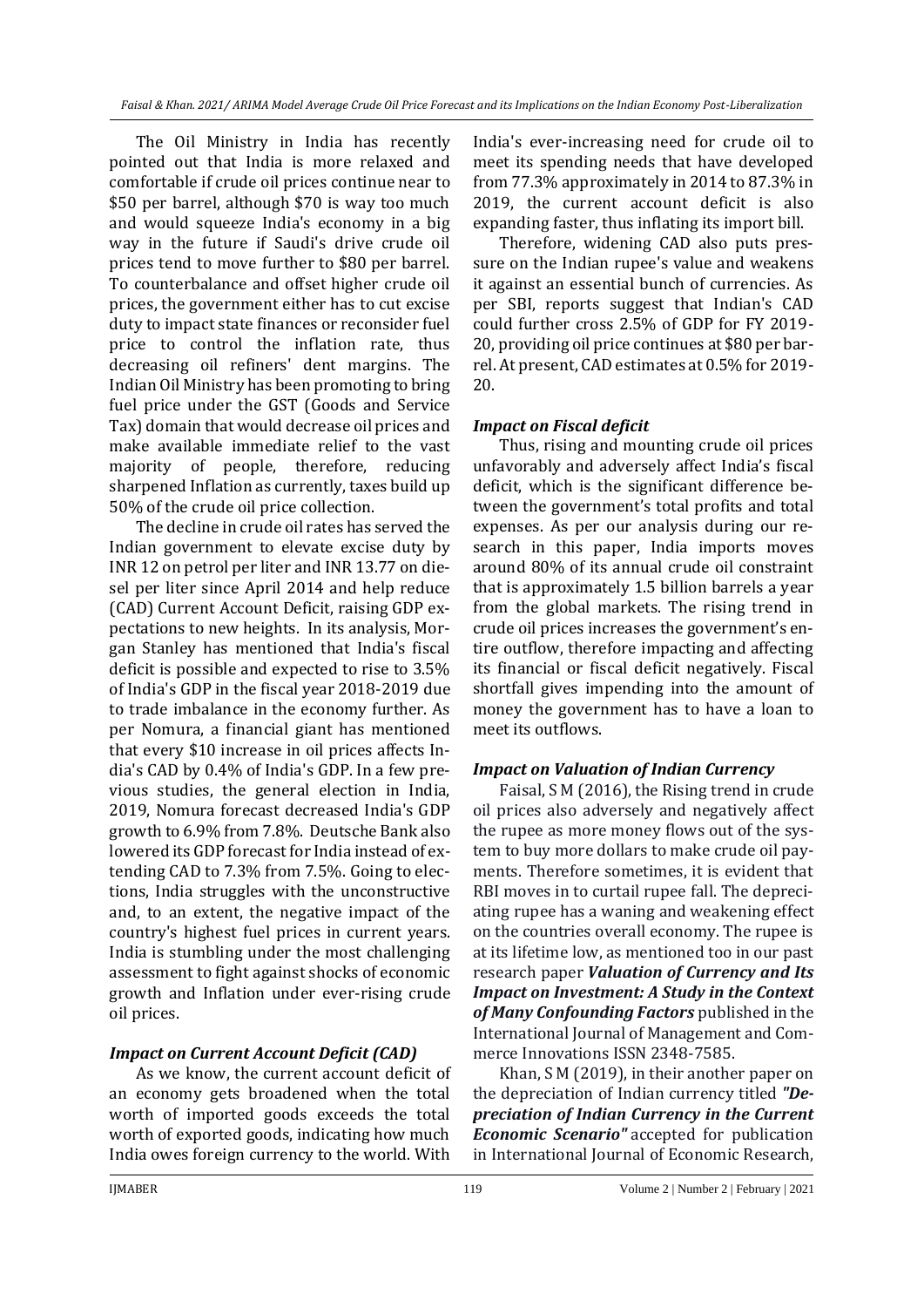(2019), India in a helpless and weaken spot in the result and deteriorating of Indian currency and therefore benefits the exporters as a whole and is thus a significant obstruction on the importers due to depreciation of Indian rupee.

# **Literature Review**

Crude oil rate dynamic forces and progression can be premeditated through a stochastic modeling approach that seizures the time-dependent structure rooted in the time series crude oil amount numbers. Autoregressive Integrated Moving Average (ARIMA) generally recognized as Box-Jenkins Methodology (G. P. E. Box and G. M. Jenkins (1978) and the autoregressive conditional heteroscedasticity (ARCH) models with its addition to universal autoregressive conditional heteroscedasticity. (GARCH) models as familiarized by Engle (1982), and Bollerslev.

(1986) respectively billets the dynamic forces of conditional heteroscedasticity (the changing variance nature of the data). The advantages of ARIMA models are twofold; primarily, ARIMA models are a set of classic linear models which are anticipated for the linear time series and bagged linear characteristics in the time series (Wang et al., 2005).

Since World War II, Hamilton (1996) argued that U.S. recessions follow by oil price spikes, a strong link between the effects of oil prices and slumps on the U.S. economy. Furthermore, the crucial observations conclude by Brown and Yüce (2002).

Oil price escalations are estimated to shake net oil importers nations adversely, over and done with growing import bills leading to inflation, decreasing productivity, and joblessness (Bacon and Kojima, 2008). Like Chang and Wong (2003) indicated, the impact of oil volatilities on GDP, inflation, and unemployment has been significant. Pérez de Gracia (2005) accomplish that oil prices have a substantial effect on fiscal activity and amount indexes, although the bearing restricts to the short-run for some Asian countries.

Recessions were also studied by Blanchard and Gali (2007) that pigeonholed the macroeconomic performance of a set of

industrialized economies in the aftermath of the oil price shocks of the 1970s and the previous epoch, using a six-variable VAR model. They found a substantial part of oil prices in the economy declines. Besides, they concluded these impacts might reducing with time due to the flexibility of the labor market.

The most significant literature about oil price astonishment on macroeconomic variables for this study was Kilian (2008), who presented proof that the recent rise in crude oil prices was motivated mainly by global aggregate demand surprises aids. Also, explain why this oil price surprise has been unsuccessful in causing a chief depression in the U.S. Using an SVAR model decaying the real oil price.

Tang et al. (2010), who studies small and elongated run special effects of oil fees in China, using the SVAR model, displayed that upsurges of oil price destructively affect yield and investment but affect the inflation interest rate.

Lescaroux and Mignon 2008 & Berument et al., 2010 established the price of oil could measure as wicked for oil-importing countries but worthy for oil-exporting countries, as it was verified as well by Aydın and Acar (2011), who established there is an adverse effect on GDP in terms of variations in the price of oil in Turkey. In line with Burbidge and Harrison (1984), who debated based on a VAR model, the oil price has contrary and sound effects on the macroeconomic variables in five Establishments for Economic Co-operation and Development (OECD) countries.

Though there is a current trend from many years ago to start using renewable sources of energy, crude oil is still the focus of many studies due to the relationship between the oil price and some macro-economic variables. Researchers, as Basak and Pavlova (2016) imply that the activity of financial investors in the oil futures market amplifies earlier realized and expected shocks. The above literature can be established moreover by Taghizadeh-Hesary et al. (2013) estimated the effect of oil price surprises on oil-producing and consuming markets; the study recycled a concurrent reckoning basis for unlike countries with commercial dealings. The outcomes exhibited that oil producers (Iran and Russian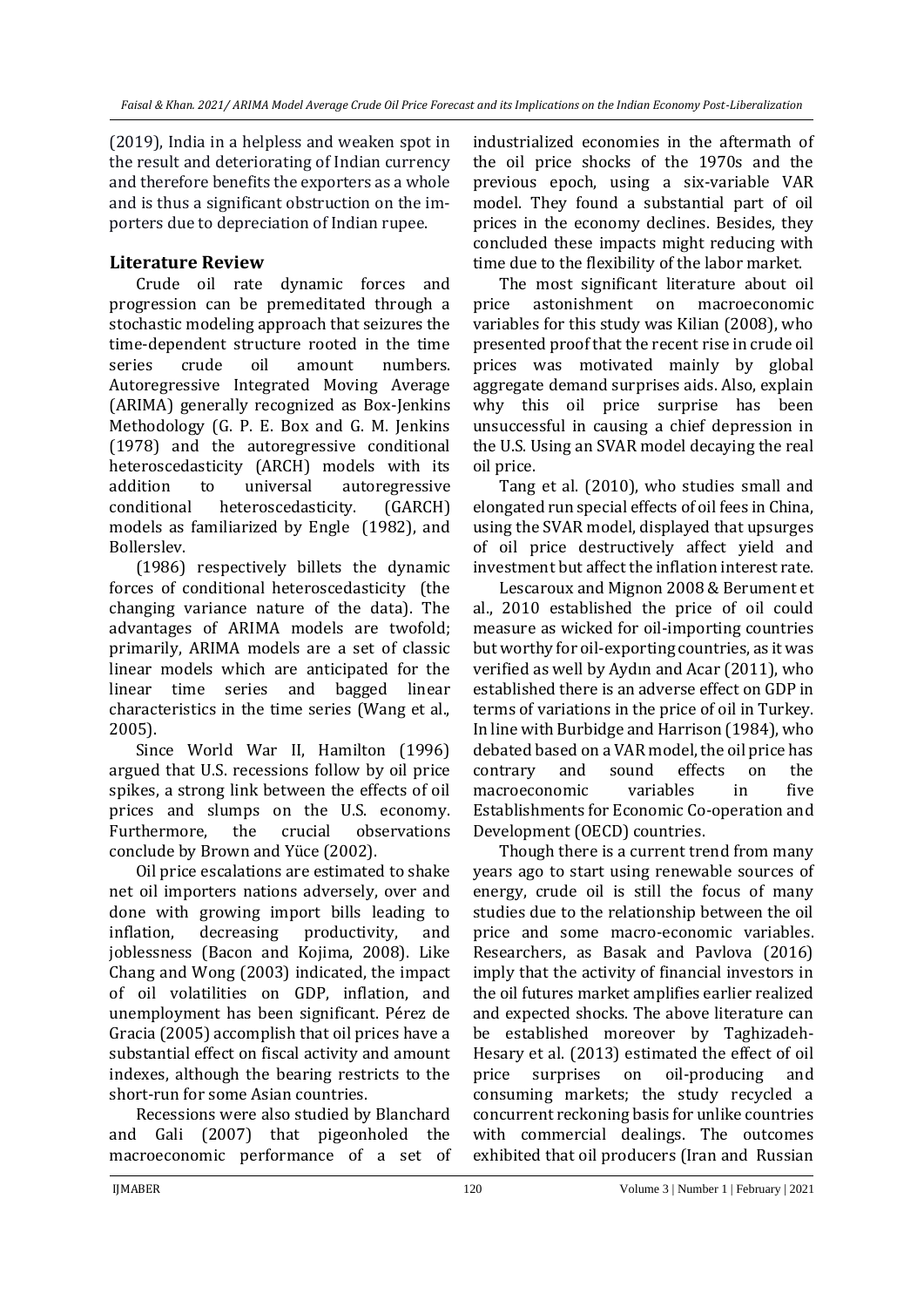Federation) assistance from oil price surprises, analogous to (Huseynov and Ahmadov, 2013), endorses that an upsurge in oil prices is a constructive surprise that lifts the national economy. Nevertheless, it leads to more significant inflation after intense literature review reveals only a few studies in this area of crude oil price estimation and Its Effect on the Post-Liberalization Indian Economy -An Overview" for investigation.

# **Objective of the study**

- a. To evaluate the current international price of fuel product's situation.
- b. To predict by using the Box-Jenkins Forecasting Process (ARIMA Model) the prices of crude oil.

c. To strengthen the Autoregressive Integrated Moving Averages (ARIMA) paradigm to fuel product costs.

## **Research Methodology**

The present study's data consist of yearly data collected from the international crude oil market from 1991 to 2019 for the diagnostic test of residuals, unit root, and normality of residuals tested before applying actual hypotheses testing ARIMA for forecasting.

### *Estimation*

Researchers used maximum likelihood estimation (MLE). This estimation facilitated a smooth, assured, and efficient model with optimal lags



*Figure 1. Box-Jenkins Approach of Forecasting*

# **ARIMA (AR & MA) Box-Jenkins - Model** *Autoregressive (AR) Model*

As shown below, a common strategy for univariate time-series representation is recognized as Autoregressive (AR) expression:

**Wt= σ +1Yt−1+2Yt−2+**⋯**+pYt−1+Zt**  $Z_t$  is white noise where  $W_t$  is the time series (an error term of residuals), and

$$
\sigma = (1 - \sum_{i=1}^{n} \partial i) \delta
$$

 $\sigma = (1 - \sum_{i=1}^{n} \sigma_i) \sigma_i$ <br>As stated in the model,  $\partial$  is known as the mean phase. An autoregressive model or

reflection when doing econometrics is generally defined as a linear regression of the series's present values aligned with one or more previous values of the residual time series

As seen in the report's research section, they still have straightforward and uncomplicated analysis and explanation. It is possible to evaluate the AR (Auto-Regressive) model using a variety of different models, including the Least Squares Process model.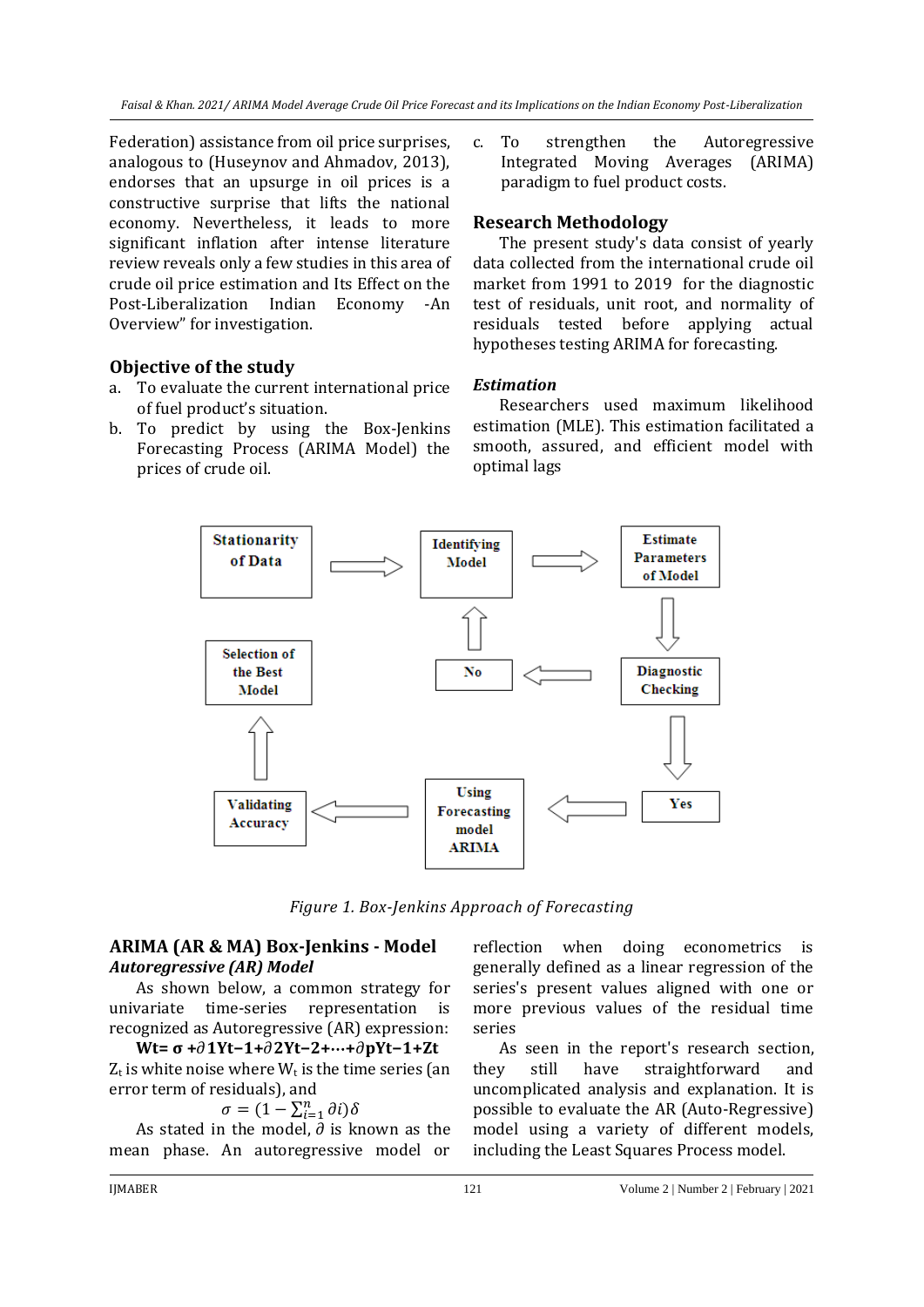*Faisal & Khan. 2021/ ARIMA Model Average Crude Oil Price Forecast and its Implications on the Indian Economy Post-Liberalization*

### *Moving Average (MA) Model*

Appropriate representation core often is perceived as the Model Moving Average (MA) for any time-series data or estimation techniques as addressed here:

**Xt=+Ct− β1Ct−1− β2Ct−2−**⋯**− βqCt−q**

The value of q in this model describes as its MA (Moving Average) equation array. Where Xt is the time sequence, the average of the sequence is  $\partial$  the gaussian distribution words are At-i, and the mathematical model's significant constraints and parameters are  $\beta_1$ ,...,  $\beta_q$ .



*Figure 2.*

# **Testing Hypotheses for Residuals (diagnosis testing)**

H0: Prices are non-stationary/unit root

H1: Prices are stationary/no unit root

| <b>Particulars</b>                     |                                   | t-Statistic                               | Prob.* |  |
|----------------------------------------|-----------------------------------|-------------------------------------------|--------|--|
| Augmented Dickey-Fuller test statistic |                                   | $-1.395289$<br>0.5696                     |        |  |
| Test critical values:                  | 1% level<br>5% level<br>10% level | $-3.699871$<br>$-2.976263$<br>$-2.627420$ |        |  |

*Table 1.*

\*MacKinnon (1996) one-sided p-values. Augmented Dickey-Fuller Test Equation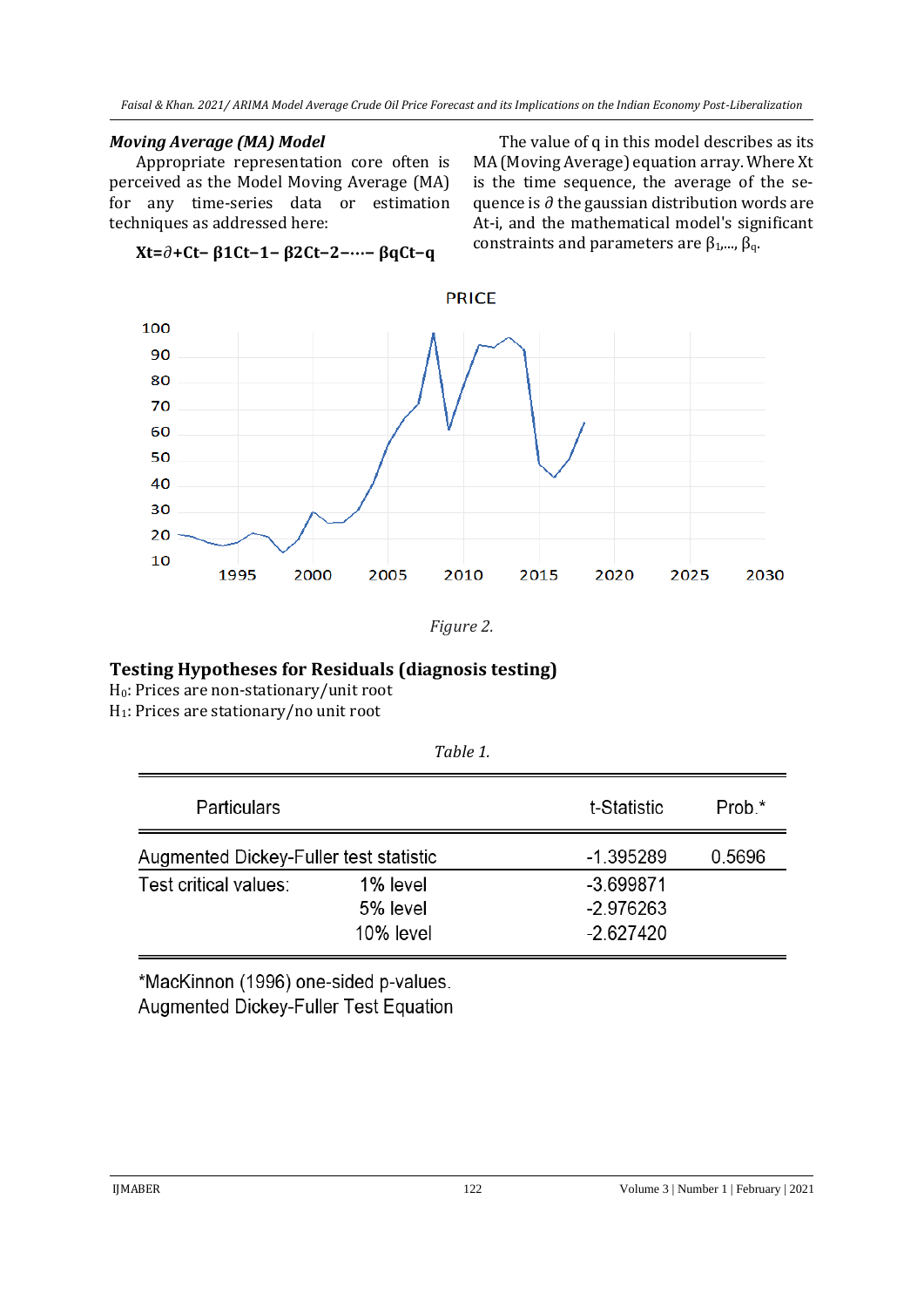| Table 2.                               |              |             |        |  |  |
|----------------------------------------|--------------|-------------|--------|--|--|
| Particulars                            | t-Statistic  |             | Prob.* |  |  |
| Augmented Dickey-Fuller test statistic |              | -5.226185   | 0.0003 |  |  |
| Test critical values:                  | 1% level     | $-3.711457$ |        |  |  |
|                                        | 5% level     | $-2.981038$ |        |  |  |
|                                        | $10\%$ level | $-2.629906$ |        |  |  |

\*MacKinnon (1996) one-sided p-values. Augmented Dickey-Fuller Test Equation

### *Analysis*

The findings explicitly prove that 0.0003 rejects at a 5 percent of the overall level of significance; thus, our null hypothesis cannot justify the urge to analyze the evidence further.

As a result, it is clear that the null hypothesis for residual (price) diagnosis admitted as a residual (held unit root at the level displayed in Table 1). However, well along, by implementing the related Improved Dicky-Fuller Test, the residual was necessary for distant data examination, as seen in Table 2.

# **Hypotheses testing(diagnostic) for Residuals**

 $H<sub>0</sub>$ : Residuals have no serial correlation between them.  $H_1$ : Residuals have a serial correlation between them.

| Table 3. At first difference the auto correlation function |  |
|------------------------------------------------------------|--|
|------------------------------------------------------------|--|

Sample: 1991 2019 Included Observations: 28

| Autocorrelation | <b>Partial Correlation</b> |                                        | AC    | <b>PAC</b>                                                                                                                                                           | Q-Stat                                                                                                            | Prob                                                                                   |
|-----------------|----------------------------|----------------------------------------|-------|----------------------------------------------------------------------------------------------------------------------------------------------------------------------|-------------------------------------------------------------------------------------------------------------------|----------------------------------------------------------------------------------------|
|                 | $\overline{\phantom{0}}$   | 2<br>з<br>5<br>6<br>7<br>8<br>9<br>10. | 0.306 | $-0.076 - 0.076$<br>$-0.088 - 0.095$<br>$0.009 - 0.006$<br>$-0.170 - 0.181$<br>$-0.063 - 0.097$<br>0.272<br>$-0.126 - 0.108$<br>$-0.218 - 0.289$<br>$-0.119 - 0.072$ | 0.1758<br>0.4209<br>0.4237<br>1.4133<br>1.5546<br>5.0520<br>5.6701<br>$-0.003 - 0.002$ 5.6706<br>7.7432<br>8.4005 | 0.675<br>0.810<br>0.935<br>0.842<br>0.907<br>0.537<br>0.579<br>0.684<br>0.560<br>0.590 |
|                 |                            | 11<br>12                               |       | $-0.012 - 0.077$<br>$-0.011 - 0.164$                                                                                                                                 | 8.4077<br>8.4145                                                                                                  | 0.676<br>0.752                                                                         |

#### *Analysis*

Initially, researchers evaluated results in two parts; partially correlated residues in the first part; thus, a null level hypothesis discarded, that not required at a 5 percent level of significance, and next examined with the assistance of E-Views at the first contrariety and obtained acceptable for the implementation of the Box-Jenkins ARIMA forecasting model as seen in Table 4.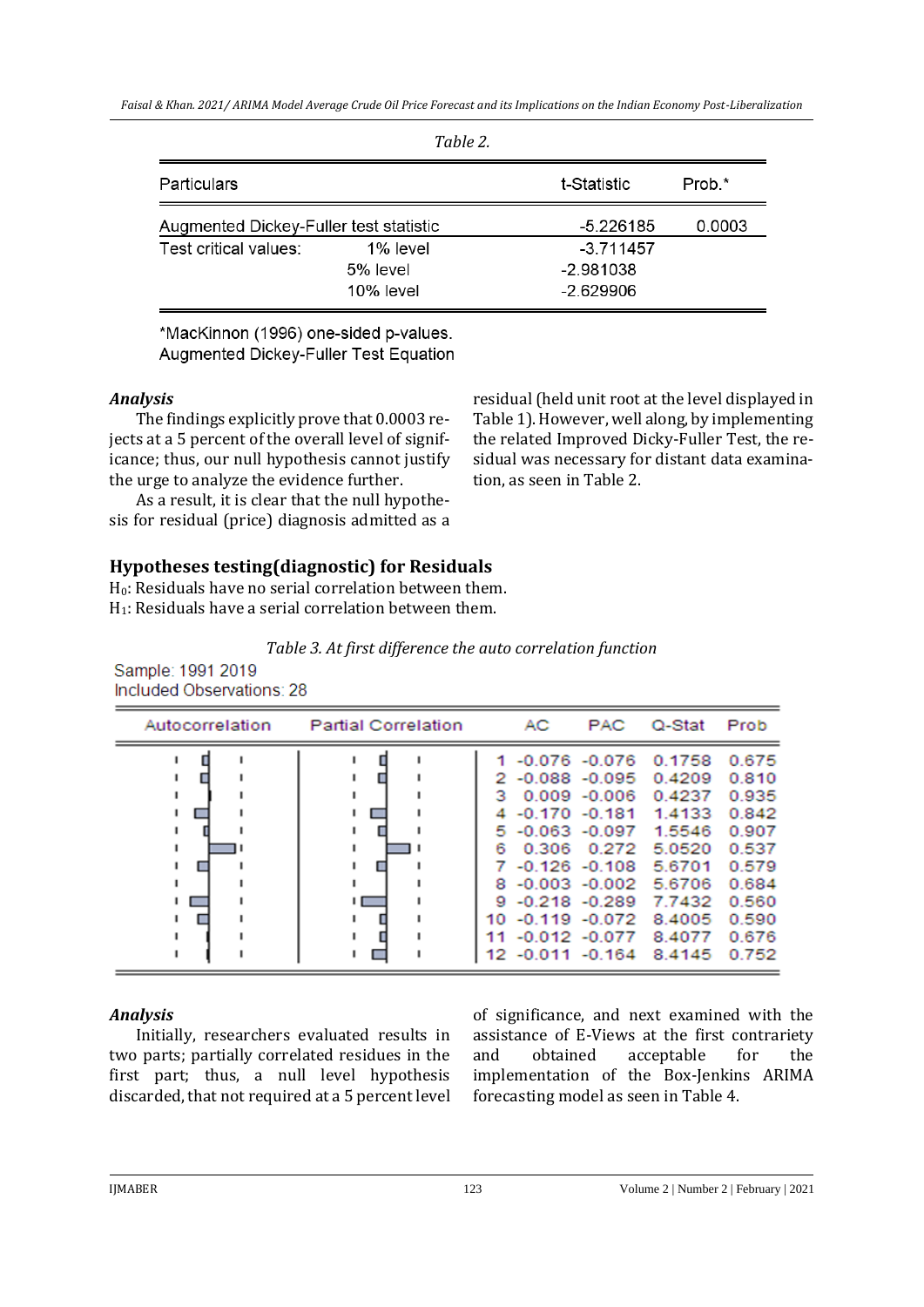| Table 4.                                 |  |  |
|------------------------------------------|--|--|
| <b>Automatic ARIMA Forecasting</b>       |  |  |
| Selected dependent variable: DLOG(PRICE) |  |  |
| Included observations: 28                |  |  |
| Forecast length: 11 Years from 2019      |  |  |
|                                          |  |  |

| Number of estimated ARMA models:     | 25         |
|--------------------------------------|------------|
| Number of non-converged estimations: | $^{(1)}$   |
| Selected ARMA model:                 | (0.0)(0.0) |
| AIC value:                           | 0.186932   |





#### **Forecast Comparison Graph**

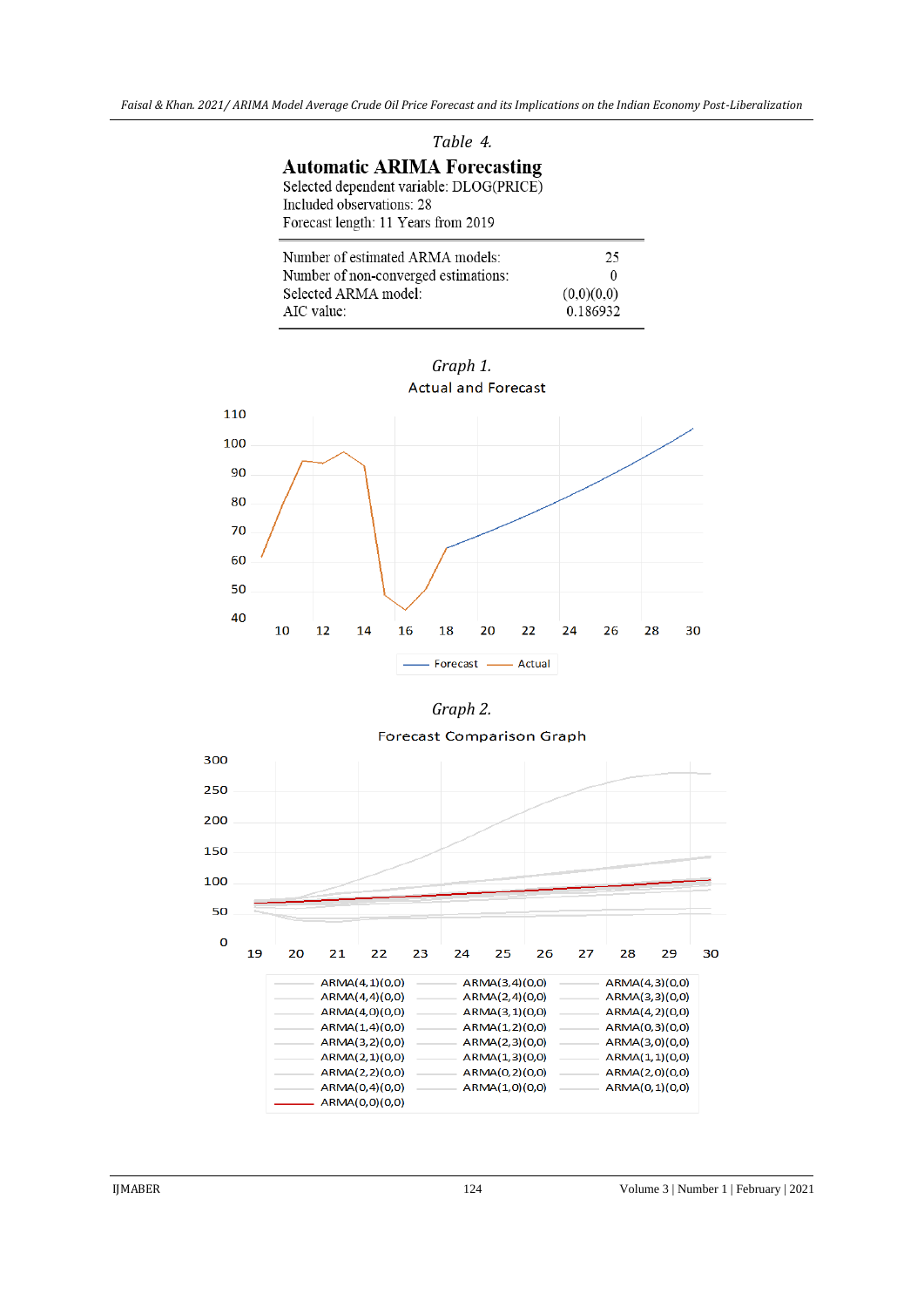#### Table 5.

### **Model Selection Criteria Table** Dependent Variable: DLOG(PRICE) Sample: 1991 2019 Included observations: 28

| Model      | LogL        | $AIC^*$  | BIC      | HQ           |
|------------|-------------|----------|----------|--------------|
| (0,0)(0,0) | $-0.523581$ | 0.186932 | 0.282920 | $0.215474**$ |
| (0,1)(0,0) | $-0.468527$ | 0.256928 | 0.400910 | 0.299741     |
| (1,0)(0,0) | $-0.494591$ | 0.258859 | 0.402841 | 0.301672     |
| (0,4)(0,0) | 2.314450    | 0.273004 | 0.560967 | 0.358630     |
| (2,0)(0,0) | 0.279641    | 0.275582 | 0.467558 | 0.332667     |
| (0,2)(0,0) | 0.222841    | 0 279790 | 0471765  | 0336874      |
| (2,2)(0,0) | 1.812026    | 0.310220 | 0.598184 | 0.395847     |
| (1,1)(0,0) | $-0.224898$ | 0.312955 | 0.504931 | 0.370040     |
| (1,3)(0,0) | 1.482068    | 0.334662 | 0.622625 | 0.420288     |
| (2,1)(0,0) | 0.297328    | 0.348346 | 0.588316 | 0419702      |
| (3,0)(0,0) | 0.295449    | 0.348485 | 0.588455 | 0.419841     |
| (2,3)(0,0) | 2.267772    | 0.350535 | 0.686493 | 0.450433     |
| (3,2)(0,0) | 2.255665    | 0351432  | 0.687390 | 0.451330     |
| (0,3)(0,0) | 0.233278    | 0.353091 | 0.593060 | 0.424446     |
| (1,2)(0,0) | 0.228568    | 0.353439 | 0.593409 | 0.424795     |
| (1,4)(0,0) | 2.122210    | 0.361318 | 0.697275 | 0.461216     |
| (4,2)(0,0) | 2.705844    | 0.392160 | 0.776111 | 0.506329     |
| (3,1)(0,0) | 0.494753    | 0.407796 | 0.695760 | 0.493423     |
| (4,0)(0,0) | 0.300213    | 0.422206 | 0.710170 | 0.507833     |
| (3,3)(0,0) | 2.269140    | 0.424508 | 0.808460 | 0.538677     |
| (2,4)(0,0) | 2.268501    | 0.424556 | 0.808507 | 0.538724     |
| (4,4)(0,0) | 4.015068    | 0.443328 | 0.923268 | 0.586039     |
| (4,3)(0,0) | 2.916079    | 0.450661 | 0.882606 | 0.579101     |
| (3,4)(0,0) | 2.886358    | 0.452862 | 0.884808 | 0.581302     |
| (4,1)(0,0) | 0.300560    | 0.496255 | 0.832213 | 0.596153     |

#### *Analysis*

The investigators picked Price as a dependent variable according to Table 5 and predicted the chosen analysis for 12 years from 1991-2019 until 2030. International forecasting of crude oil prices was the primary issue, and researchers converged on traditional aims of raw fuel costs, as viewed in Graph 3.

Table 6 model selection parameters are also one of the most commonly used predictive model at 0.186 metrics of the Box-Jenkins model ARIMA, where several designs created and the most appropriate at  $(0,0)(0,0)$  chosen with its logL value -0.523 and AIC value (Akaike Information Criterion) .

Besides, sharp rise in foreign crude oil prices is there, as predicted by the ARIMA model, as seen in Graph 3. Compared to previous ups and downs, i.e., a forecast period of 12 years after 2019, it is incredibly evident that fuel products' prices suggest a steady growth pattern from 2019 to 2030.

#### **Conclusion and Discussion**

The crude oil prices were too volatile during the research that influenced the economy as a whole and affected the Indian economy from time to time, as described and analyzed in our empirical analysis. The price movements have never been static and fluctuated throughout the period as monitored and analyzed during forecasting by applying the ARIMA model. Different hypotheses were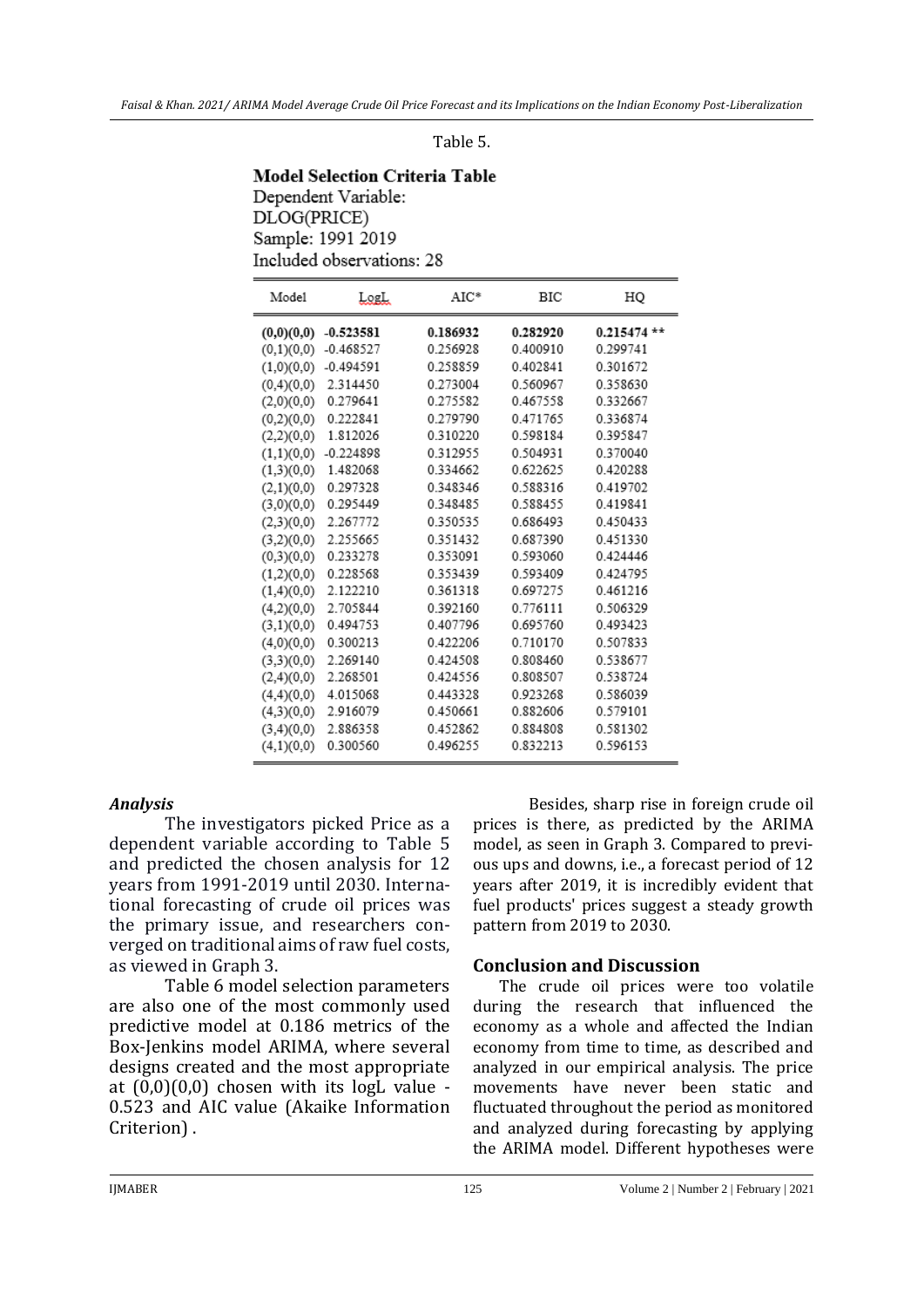formed and made pertinent data by diagnostic residuals (price and GDP) as a part of our study and research.

Since our entire study and research revolved around crude oil prices postliberalization from the period of 1991-2019, we have applied the Box-Jenkins Model of ARIMA, and based on that, forecasting was done as far as crude oil prices were concerned and also elaborated its impact on the Indian economy.

Rising crude oil prices unfavorably affects the economy and denting its overall growth prospects considering all the factors mentioned above during our research. The majority of all Indian industries need crude oil for its industrial and business requirements to produce its end product; thus, raising crude oil increases their key and high costs and decreases, therefore, margins. Therefore some of the sectors getting negative impacted would be Tyre, Paints, Plastics, Airlines, and of course oil & Lubricants, etc. The effectiveness of these Industries has to be adversely affected due to an increase in input costs.

On the other hand, researchers carefully monitored before forecasting in this paper that the oil exploration companies stand to have gained out of it. The country is one of the major trade and industry revitalization barometers to deteriorate due to negative impacts on the Indian financial system due to rising crude oil prices. As noticed and monitored by eminent researchers Faisal, A. K. (2018), the midcaps and small caps are the most terribly hit as they must encounter so many problems passing on the input costs to the end-users. The economic revitalization as well revival, therefore, would be very delicate with ever-increasing CAD (Current Account Deficit), weakening down Indian rupee, and rising continuous fiscal deficits.

With the assistance of various figures and

graphs mentioned above, significant findings during the analysis. Researchers faced some complexities during the diagnosis of residuals to test unit roots at a level for further application of actual tests that desired to apply the ARIMA model of forecasting.

Bypassing through researchers has applied their best expertise skills and knowledge by showing the best suitable ARIMA model and predicted expected future prices that move upward in various graphs as mentioned earlier and figures.

## **Limitation of the Research and Further Scope**

Many different versions, tests, and experiments have left for the future due to paucity of time (i.e., the experiments with real data are usually very strenuous and time taking, needful sundry hours to complete a single run). Prospect effort concerns the thorough analysis of particular tools, new proposals to try different methods.

### **References**

- Bacon, R., Kojima, M. (2008), "Oil Price Risks. Viewpoint: Public Policy for the Private Sector" Note No. 320. Available from: https://www.Openknowledgeworldbank.org/h andle/10986/11151.
- Basak, S and A Pavlova (2016): "A model of financialization of commodities", Journal of Finance, vol 71(4), pp 1511−1556.
- Berument, M., Ceylan, N., Dogan, N. (2010), "The impact of oil price shocks on the economic growth of selected MENA1 countries" The Energy Journal, International Association for Energy Economics, 1, 149-176.
- Blanchard, O., Gali, J. (2007), "The Macroeconomic Effects of Oil Shocks: Why are the 2000s so Different from the 1970s?" NBER Working Paper 13368. p77.
- Bollerslev, Tim (1986). "Generalized Autoregressive Conditional Heteroskedasticity", Journal of Econometrics, No. 31, p.307-327
- Box, G. E. P., and Jenkins, G. M. (1976), Time Series Analysis: Forecasting and Control, revised edition, San Francisco: Holden Day.
- Brown, S., Yüce, M. (2002), "Energy prices and aggregate economic activity: An interpretative survey" The Quarterly Review of Economics and Finance, 42(2), 193-208.
- Burbidge, J., Harrison, A. (1984), "Testing for the effects of oil-price rises using vector autoregressions" International Economic Review, 25(2), 459-484.
- Chang, Y., Wong, J. (2003), "Oil price fluctuations and Singapore economy" Energy Policy, 31(11), 1151-1165.